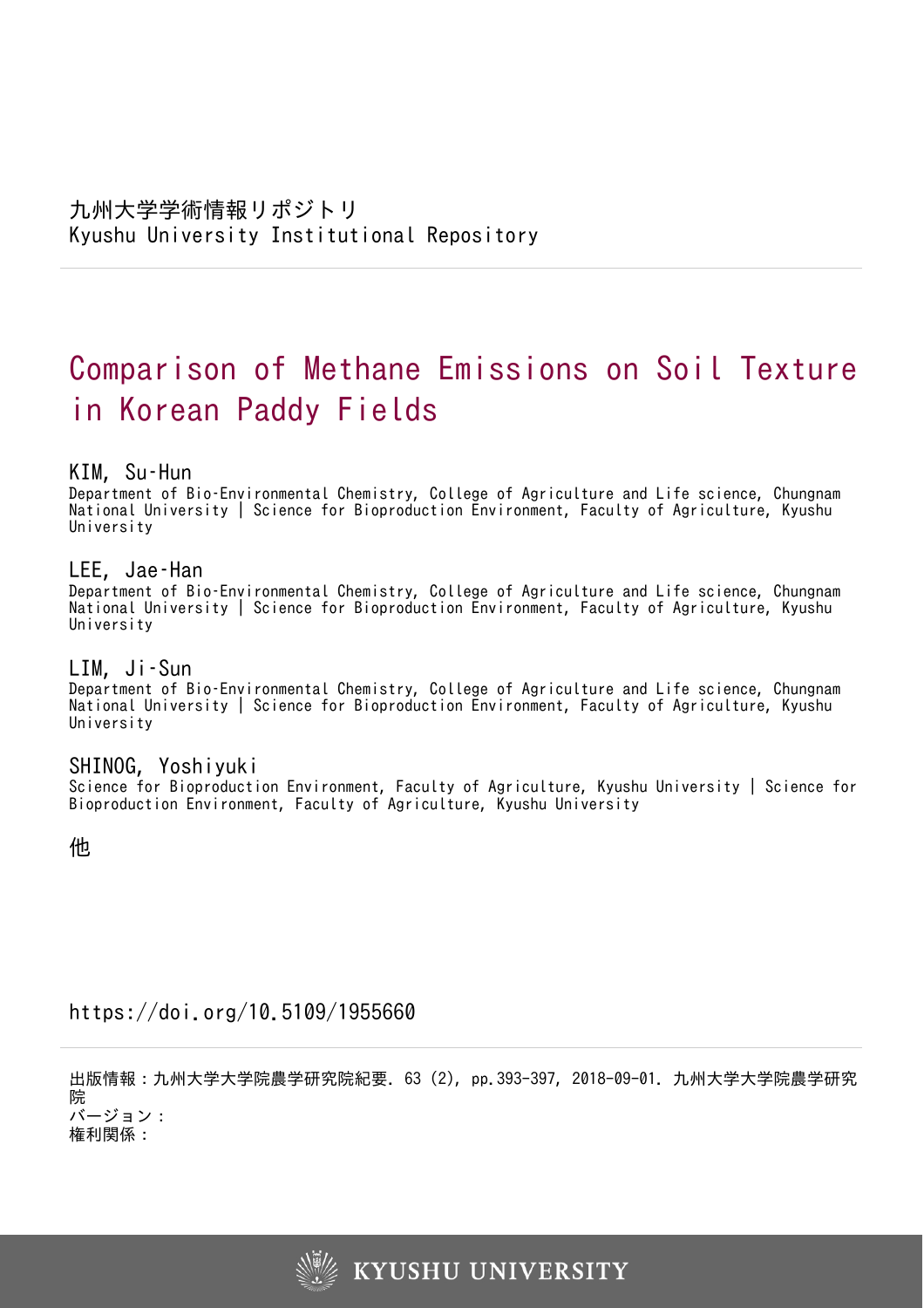# **Comparison of Methane Emissions on Soil Texture in Korean Paddy Fields**

## Su–Hun KIM<sup>1</sup>, Jae–Han LEE<sup>1</sup>, Ji–Sun LIM<sup>1</sup>, Yoshiyuki SHINOGI<sup>2</sup>, **Chang–Hoon Lee3 \* and Taek–Keun OH1 \***

Science for Bioproduction Environment, Faculty of Agriculture, Kyushu University, Hakozaki 6–10–1, Higashi–ku, Fukuoka city 812–8581, Japan (*Received April 28, 2018 and accepted May 8, 2018*)

Rice paddy fields are the major source of methane emission, which is the decomposition product of organic matter under highly anaerobic condition. Methane emission from paddy fields is the results of biological and physicochemical processes affected by various factors such as agricultural techniques, climate, and soil properties. This study aimed to investigate the methane emissions from soils of varying textures in paddy soil. Soil clay content and particle distribution affect soil physicochemical properties and permeability. In addition, methane emission and soil texture are considered to be directly related. In this study, sandy loam (SL) and sandy clay loam (SCL) fields were investigated. The total cultivation period was 132 days and Shindongjin rice (Mid–late maturing one) was used as the test variety. Methane emission rates were monitored once weekly during rice cultivation using a closed chamber method. At the early growth stage, methane emission from SL soil was higher than that from SCL soil. After 100 days of growth, methane production under each condition almost undetectable. The average daily methane emissions were 5.41 and  $6.16$  kg ha<sup>-1</sup> day<sup>-1</sup> in SCL and SL soil, respectively.

**Key words**: methane emission, rice paddy, sandy loam, sandy clay loam, soil texture

## INTRODUCTION

Compared to preindustrial levels, the current atmospheric methane concentration has doubled to a current value of 1.77 ppmv (Bodelier 2011). Methane is considered the second most potent greenhouse gas in the atmosphere after carbon dioxide (IPCC 2001). In addition, the global warming potential of methane is 21 times higher than that of carbon dioxide and, therefore, the reduction of methane emissions is very important.

In the soil, under anaerobic conditions (such as flooded soils, sediments, and landfills) methanogenic archaea convert acetate, methanol, or hydrogen combined with carbon dioxide to methane (Ferry and Kastead 2007; Thauer 1998). The methanogenic substrates are products of fermentative degradation of organic matter (e.g., dead roots) or photosynthates exuded by plant roots. Rice paddies have been identified as one of the most important sources of methane, contributing approximately 15–20% of the global anthropogenic methane emission in the atmosphere (Aulakh *et al*., 2001). Although rice seedling transplantation in paddy soil has the advantage of considerably increasing the yield by effective weed control, this is problematic because methane is produced during the flooding period. Thus, rice is unique among crops because of its susceptibility to atmospheric methane emissions.

Factors affecting methane emission in rice paddies can be divided into non–artificial factors such as physical and chemical properties of paddy soils, and artificial factors such as organic matter, water management, and varieties (Kimura *et al*., 1992; Minami 1993; Neue 1993). This study was carried out to investigate how the methane emission rate is affected by the particle distribution of paddy soil, which is one of the factors affecting methane production.

## MATERIALS AND METHODS

#### **Rice cultivation management**

The experiment was conducted at the agronomy field of Juk–dong (36˚22'20.4''N, 127˚19'52.0''E) and Noeun– dong (36˚22' 23.7''N, 127˚19'39.5''E), Yuseonggu, Daejeon City, South Korea in 2016. Two fields with different soil textures (sandy loam [SL] and sandy clay loam [SCL]) were used as experimental plots  $(5 \text{ m} \times 15 \text{ m})$ . The total cultivation period was 132 days, and 21–day–old rice (Sindongjinbyeo cultivar, Mid–late maturing one) seedlings were transplanted in the flooded soil. Tillage was conducted before day 15 of the transplantation on the plow layer (0–15 cm). To keep the soil conditions in a reduced state, the irrigation water was controlled at a 5–7 cm depth during the cropping season and the flooding was continued until the harvest. During the fallow season, raw rice straw was applied at approximately 8 Mg ha–1. During the rice cultivation season, chemical fertilizers (NPK treatment) were applied. The plots were treated with urea  $(90 \text{ kg N} \text{ ha}^{-1})$ , superphosphate  $(45 \text{ kg } P_{2}O_{5} \text{ ha}^{-1})$ , and potassium chloride  $(58 \text{ kg } K_{2}O_{5})$ ha<sup>-1</sup>) following the recommended concentrations for Korean paddy fields (RDA 1999). Rice plants (72 hills under  $3.3 \text{ m}^2$ ) were harvested to determine the grain

<sup>1</sup> Department of Bio–Environmental Chemistry, College of Agriculture and Life science, Chungnam National University, Daejeon 305–764, Korea

<sup>2</sup> Science for Bioproduction Environment, Faculty of Agriculture, Kyushu University, Hakozaki 6–10–1, Higashi–ku, Fukuoka city 812–8581, Japan

<sup>3</sup> Division of Soil and Fertilizer, National Academy of Agricultural Science, RDA, Wanju, Korea

<sup>\*</sup> Corresponding author (E–mail: chlee915@korea.kr) (C. H. Lee)

<sup>\*</sup> Corresponding author (E–mail: ok5382@cnu.ac.kr) (T. K. OH)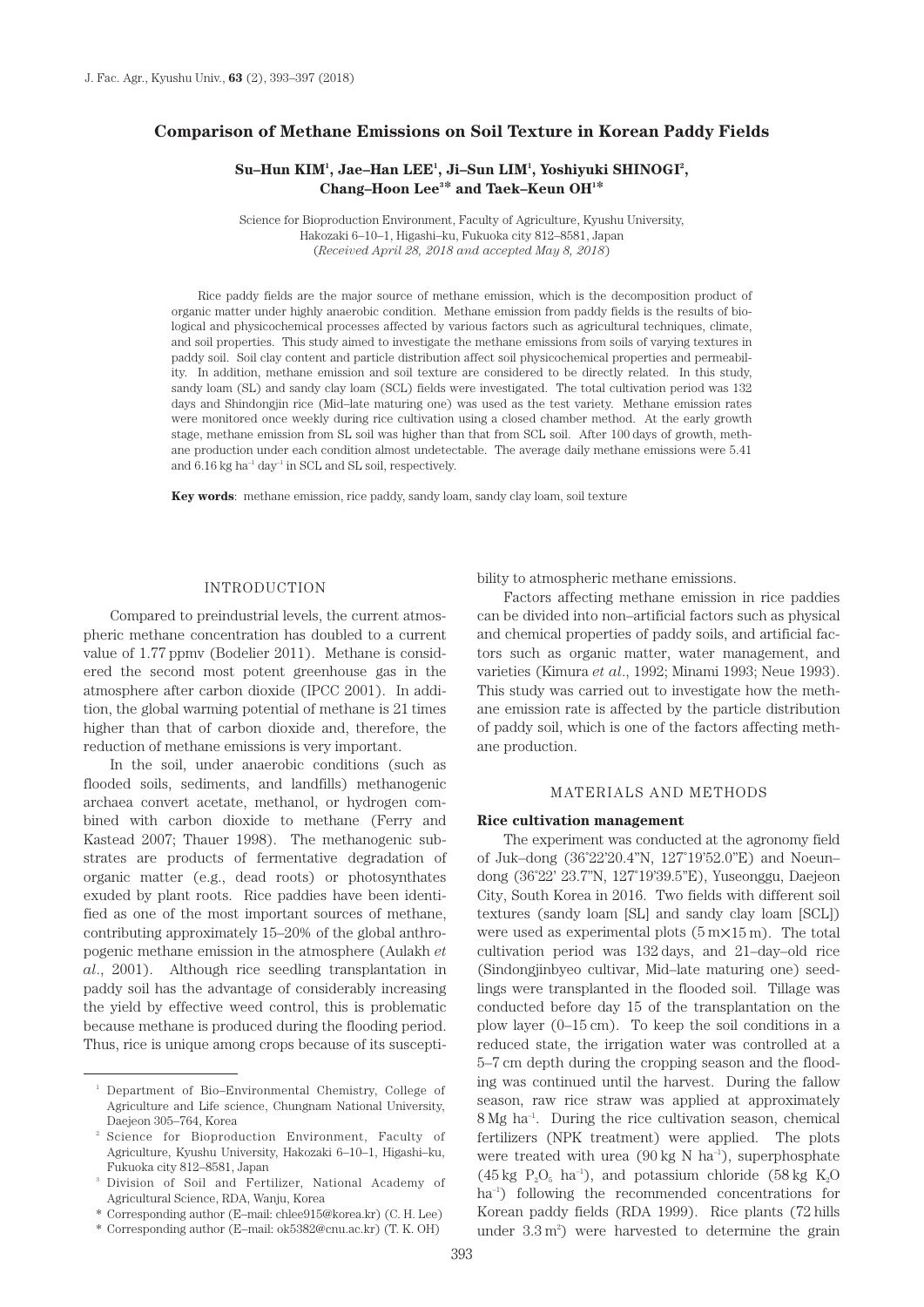yield in mid–October. The rice yield and yield components were analyzed in accordance with the Agricultural Science and Technology Research Survey of the Rural Development Administration (RDA 2003).

#### **Gas sampling and analysis**

A closed–chamber method (Ali *et al*., 2009; Kim *et al*., 2012) was used to estimate methane flux from the soil during the entire cultivation period. The chambers had a base–area and height of 60 cm $\times$ 60 cm and 120 cm, respectively and were placed in each plot. Two holes were created at the bottom of the chamber sides to ensure the water level inside was equal to the water level of the whole plot. The average daily methane emission during the rice cultivation season was observed around 11:00 am (Pramanik and Kim 2014). Based on these data, gas samples were collected using 60–mL syringes 0 and 30 min after covering the chamber between 11:00 am and 12:00 pm.

Methane concentrations in the gas samples were measured using gas chromatography with an Agilent 6890N system equipped with fused silica capillary column (30 m×0.53 mm) and a flame ionization detector (FID). The oven and detector temperature were adjusted to  $100^{\circ}$ C and  $250^{\circ}$ C, respectively. Hydrogen (H<sub>2</sub>) and nitrogen  $(N_2)$  were used as the burning and carrier gases, respectively.

The Methane emission rate from the soil was calculated based on the increase in methane concentration per unit surface area of the chamber within a specific time interval. A closed–chamber equation (Rolston, 1986) was used to estimate the methane fluxes as follows.

$$
F = \rho \times \left(\frac{V}{A} \times \frac{\Delta c}{\Delta t} \times \frac{273}{T}\right)
$$

where, F is the methane flux (mg m<sup>-2</sup> h<sup>-1</sup>),  $\rho$  is the methane gas density  $(0.714 \,\mathrm{mg \ cm^{-3}})$ , A is the area of the chamber (m<sup>2</sup>), V is the volume of chamber (m<sup>3</sup>),  $\Delta c/\Delta t$  is the rate of increase in methane gas concentration

(ppmv), T is the absolute temperature  $(273 + \text{mean})$ temperature in ˚C) of the chamber. The total methane flux for the entire cultivation period was computed using the following the equation (Singh *et al*., 1999).

Total methane flux = 
$$
\sum_{k}^{n} (R_i \times D_i)
$$

where,  $R_i$  is the methane flux  $(g m^{-2} day^{-1})$  in ith sampling interval,  $D_i$  is the number of days in ith sampling interval, and *n* is the number of sampling intervals.

## **Soil sampling and analyses**

Soil samples were collected from the surface layer (0–15 cm) using a zigzag pathway on the plot. After air drying, the samples were homogenized by sieving (mesh size,  $\lt 2$  mm). According to the Soil and Plant Analysis Method of the RDA (NIAST, 2000), soil pH and electrical conductivity (EC) were measured by using a pH meter and EC meter (ORION Versa Star Pro, Thermo Scientific Inc., USA) after diluting the soil with distilled water (1: 5, v/v). Furthermore, the available phosphate was measured using a UV–VIS spectrophotometer (Evolution 300, Thermo Scientific Inc., USA) by using the Lancaster method. Exchangeable cations were leached with 1 N ammonium acetate  $(NH_4OAC)$  and quantified using inductively coupled plasma spectrometer (ICP–OES, GBC Scientific, Australia). The total carbon (T–C) and total nitrogen (T–N) were analyzed using an elemental analyzer–TCD (Flash EA 1112 series, CE Instruments, Italy).

#### RESULTS AND DISCUSSIONS

#### **Soil chemical properties**

The chemical properties of the paddy soils are presented in Tables 1 and 2. The soil type distribution of the various test fields was composed of 21.44% clay, 21.50% silt, and 57.06% sand in the SCL and 16.39% clay, 17.33% silt, and 66.28% sand in the SL (analyzed using a hydrometer method). The organic C contents of

**Table 1.** Chemical properties in paddy soil before experiment

| Soil Texture | pH<br>(1:5) | EС<br>$(dS m^{-1})$ | T-C<br>$(g \; kg^{-1})$ | $T-N$<br>$(g \; kg^{-1})$ | Av. $P_0O_5$<br>$(mg kg-1)$ | Ex. Cation (cmol, $kg^{-1}$ ) |           |            |
|--------------|-------------|---------------------|-------------------------|---------------------------|-----------------------------|-------------------------------|-----------|------------|
|              |             |                     |                         |                           |                             | $K^+$                         | $Ca^{2+}$ | $Mg^{2^+}$ |
| SCL          | 6.03        | 0.35                | 9.48                    | 0.99                      | 108.71                      | 0.39                          | 1.57      | 0.56       |
| SL           | 5.84        | 0.21                | 8.66                    | 0.92                      | 122.45                      | 0.51                          | 1.62      | 0.69       |

Abbreviation: EC, electrical conductivity; T–C, total carbon; T–N, total nitrogen; Av.  $P_2O_5$ , available phosphate; Ex. Cations, Exchangeable cations; SCL; sandy clay loam; SL, Sandy loam

**Table 2.** Chemical properties in paddy soil after experiment

|              | pH<br>(1:5) | EС<br>$(dS m^{-1})$ | T-C<br>$(g \; kg^{-1})$ | $T-N$<br>$(g \ kg^{-1})$ | Av. $P_0O_5$<br>$(mg kg-1)$ | Ex. Cation (cmol, $kg^{-1}$ ) |           |           |
|--------------|-------------|---------------------|-------------------------|--------------------------|-----------------------------|-------------------------------|-----------|-----------|
| Soil Texture |             |                     |                         |                          |                             |                               | $Ca^{2+}$ | $Mg^{2+}$ |
| SCL          | 5.91        | 0.64                | 11.45                   | 1.37                     | 90.76                       | 0.45                          | 1.74      | 0.79      |
| SL           | 6.28        | 0.67                | 10.81                   | 1.16                     | 85.36                       | 0.56                          | 2.14      | 0.71      |

Abbreviation: EC, electrical conductivity; T–C, total carbon; T–N, total nitrogen; Av.  $P_2O_5$ , available phosphate; Ex. Cations, Exchangeable cations; SCL; sandy clay loam; SL, Sandy loam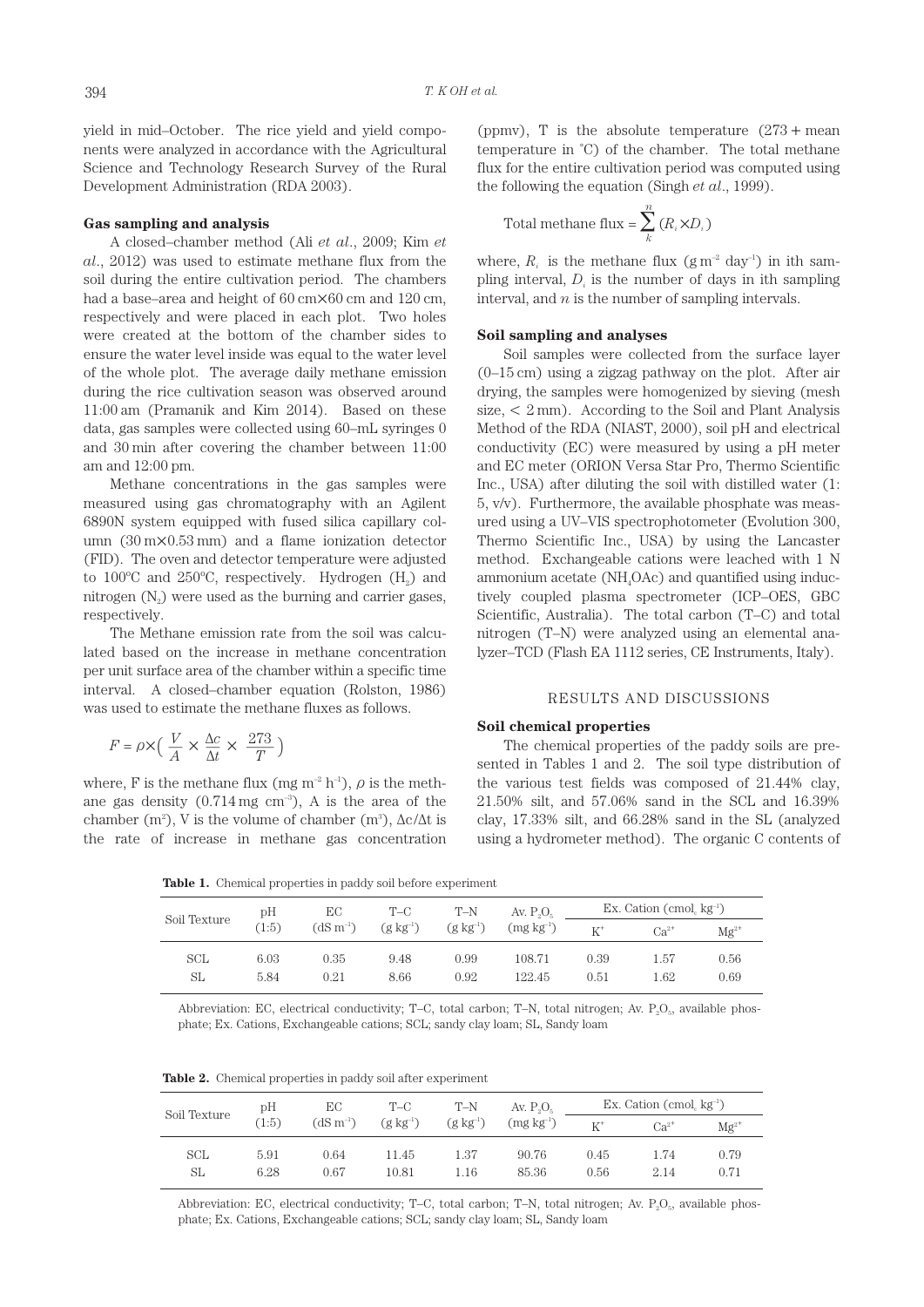the soil were  $9.45$  and  $7.66$  g kg<sup>-1</sup> in the SCL and SL, respectively. The soil pH was 5.84 and 6.03 in the SCL and SL, respectively  $(1:5$  in water  $[H, O])$ . The chemical properties of the two test soil with different textures were similar. The organic matter, magnesium, and calcium contents were slightly lower, and the available phosphate content was slightly higher. However, the values in both fields were within the range of soil conditions that support normal growth (Kang 2014).

#### **Environmental factors**

Methane production increases at high temperatures and on sunny days (Wang *et al*., 1993). During the cultivation period, environmental factors affecting methane emissions such as precipitation, soil temperature, water temperature, and weather environment were investigated. The soil temperature was measured at approximately 5 cm from the topsoil. The changes in the environmental factors (temperature and precipitation) from the transplanting day to the harvesting day are shown in Fig. 1. The average atmospheric temperature was 24.5˚C, and the total precipitation was 767 mm. The soil tem-

perature pattern was similar to the atmospheric temperature, but it was approximately 2–5˚C higher or lower than the atmospheric temperature was. The atmospheric and soil temperatures differed because irrigation was continuously carried out to maintain the freshwater condition and the shade condition was created by covering the ground surface where the rice was growing. The conspicuous temperature difference was observed 55–70 days after transplantation, which is the most vigorous stage of the plant growth period with atmospheric and geothermal differences of approximately 5˚C. The overall temperature was between 20–30˚C, which is suitable for methane production (Yamane and Sato 1964).

#### **Comparison of methane emissions**

## **(1) Methane emission trends during cultivation period**

The change in methane emission rates during cultivation is shown in Fig. 2. The pattern of methane emission showed a gradual increase from 7 days after transplantation, and the maximum methane emission was observed approximately 20 days after transplantation.



Fig. 1. Temperature change and precipitation during cultivation period.



Abbreviation: SCL, sandy clay loam; SL, sandy loam

**Fig. 2.** Methane emission rates change by soil textures during cultivation period.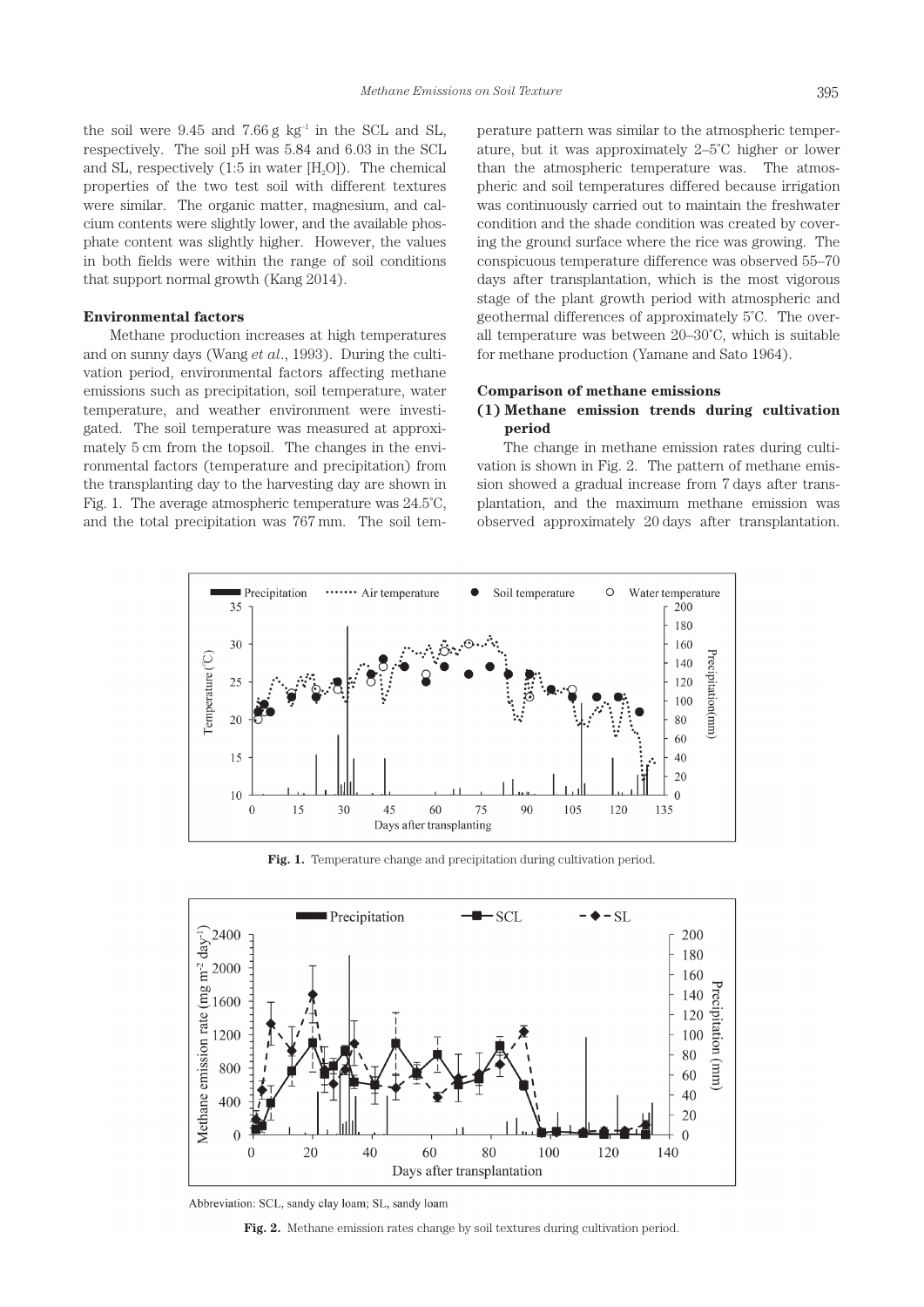The peak methane emissions were observed within 90 days, after which it was rarely detected. Methane emission rates in the early stage were significantly different according to soil texture. The SL soil showed a rapidly increasing pattern, which subsequently decreased, but the SCL soil steadily maintained the peak level. The daily average methane flux is shown in Fig. 3 and the SCL, which contained more clay, produced less methane than the SL did. The emission rates were 5.41 and  $6.16$  kg ha<sup>-1</sup> day<sup>-1</sup> in the SCL and SL soils, respectively. Therefore, the flux per unit area of the SCL was 14% lower than that of the SL. This result was similar to that of a previous study showing more emissions occurred in the early stages of growth in sandy soil (Brye *et al*., 2013). However, according to Wagnera (1999), the methane production rates increased in the soil types in the follow-

ing order: sand  $\langle$  gravel  $\langle$  clayey silt  $\leq$  clay, which differs from the results of this study. The results of each study are different, and the analysis error was large and, therefore, additional research is needed to improve the quantification of other known factors that affect methane emissions based on soil texture..

## **(2) Rice grain yield and methane emission per grain production**

Rice grain yield and yield components differed significantly between the two soils (Table 3). Rice grain yields were  $6.19$  and  $5.57$  Mg ha<sup>-1</sup> in the SCL and SL soils, respectively. The SCL performed better than the SL did in overall crop growth, including an 11% higher grain yield. Regarding methane emissions per grain yield, the methane flux was  $115$  and  $145$  g kg<sup>-1</sup> in the SCL and SL,



Abbreviation: SCL, sandy clay loam; SL, sandy loam

Fig. 3. Daily average methane flux per hectare during cultivation period.

|  |  |  | <b>Table 3.</b> Yield components and grain yields |  |  |  |
|--|--|--|---------------------------------------------------|--|--|--|
|--|--|--|---------------------------------------------------|--|--|--|

| Soil Texture | Grain yield    | Weight of rice straw   | $1000$ grain weight | Ripened rate | Culm length | No. of tillers |
|--------------|----------------|------------------------|---------------------|--------------|-------------|----------------|
|              | $(Mg ha^{-1})$ | (Mg ha <sup>-1</sup> ) | [g]                 | (%)          | (cm)        | per hill       |
| SCL          | 6.19           | 9.60                   | 34.32               | 94.58        | 99.1        | 15.5           |
| SL           | 5.57           | 9.20                   | 34.13               | 90.10        | 91.3        | 14.6           |

Abbreviation: SCL; sandy clay loam; SL, Sandy loam



Abbreviation: SCL, sandy clay loam; SL, sandy loam

**Fig. 4.** Total methane flux per grain yield.